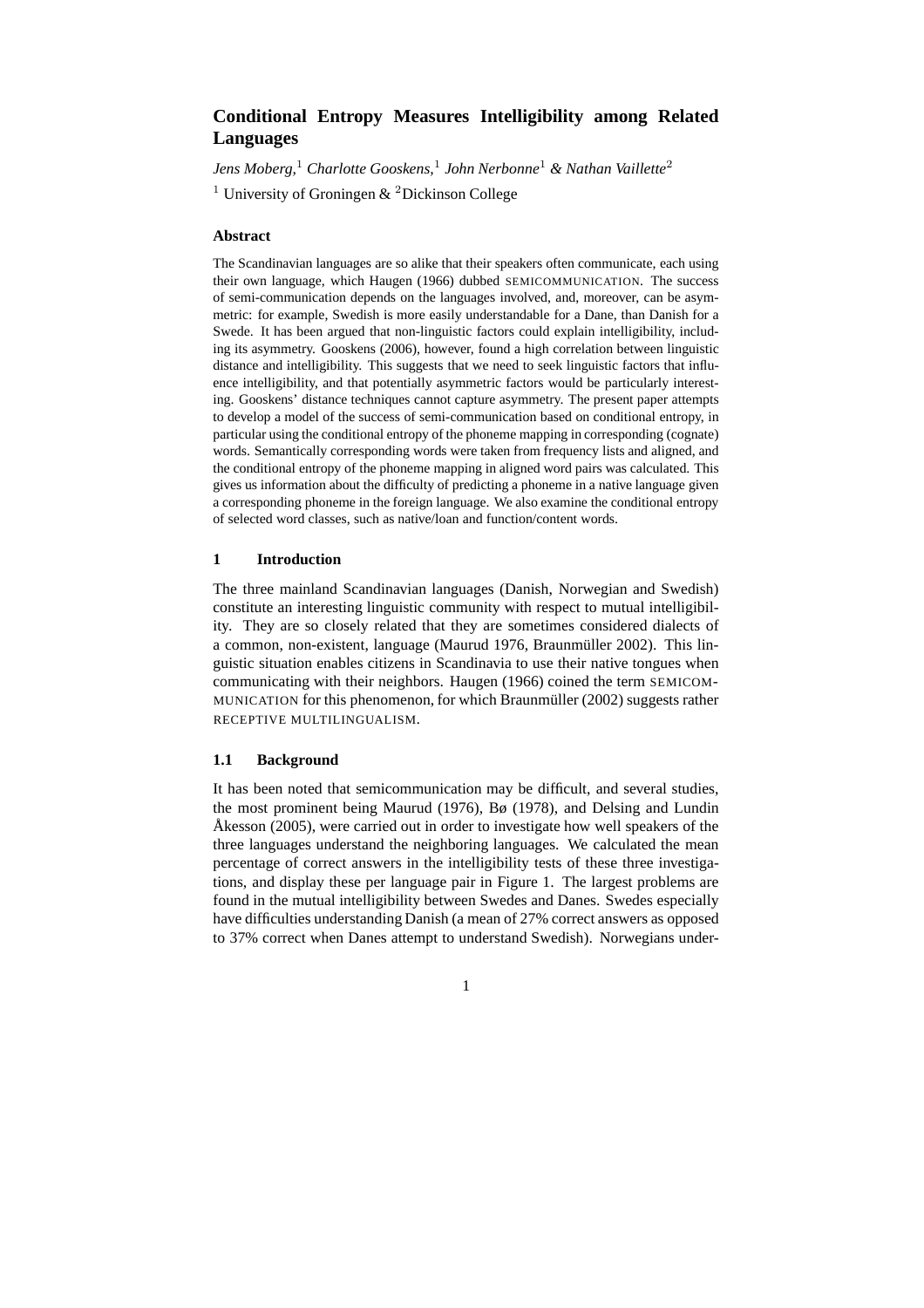stand the neighboring languages best, while Danes and Swedes both have more difficulties understanding Norwegian.

Intelligibility is asymmetric in all of the language pairs in Fig. 1, and intelligibility scores are often explained by appeals to attitude and amount of contact. A positive attitude should encourage subjects to try to understand the language in question, whereas a negative attitude will discourage subjects from making an effort. Contact with the language in its written or spoken form is also likely to improve the performance on the test. The good performance by the Norwegians may be explained by the fact that the language variety of the listeners (eastern Norwegians) is linguistically close to both Danish and Swedish, Furthermore, it has been proposed that Norwegians are particularly good at understanding closely related language varieites because the Norwegian dialects are used so extensively. In contrast to many European countries dialects are used by people of all ages and social backgrounds in Norway, not only in the private domain but also in official contexts (Omdal 1995). For this reason Norwegians are used to decoding different language varieties. The influence of this factor on semicommunication has, however, never been tested experimentally. The three Scandinavian studies mentioned above included questions about attitude towards and contact with the test language. The authors assume a relationship between the non-linguistic factors (attitude and experience) and the intelligibility scores, but correlations are low and the direct relationship is difficult to prove. A third factor, linguistic structure, has been largely neglected so far, mostly due to the absence of a suitable method to measure differences in linguistic structure. In recent years, new methods have been developed for measuring linguistic differences in the area of dialectometry. This makes it possible to measure communicatively relevant linguistic differences among the spoken Scandinavian languages. Linguistic differences can be measured at various linguistic levels, but we shall be concerned exclusively with the phonetic level in this paper.

Heeringa (2004, Chap. 7–8) describes a method for measuring the phonetic distance between dialects and closely related languages by means of the Levenshtein algorithm. This algorithm calculates the minimum cost of transforming one sequence of phonemes to another. Gooskens (2006) used these distance measurements, and found a high correlation between intelligibility and phonetic similarity measured by means of Levenshtein distances ( $r = 0.82$ ,  $p \le 0.01$ ). However, since the Levenshtein algorithm calculates distances, which are axiomatically symmetric, it cannot provide an account of asymmetric relations in linguistic intelligibility.

### **1.2 Present Paper**

The present paper explores the linguistic differences among the Scandinavian languages by means of another measure, conditional entropy, which we apply at the phonemic level. Conditional entropy measures the complexity of a mapping, and is sensitive to the frequency and regularity of sound correspondences between two languages. Since these two factors could be important to the ease with which a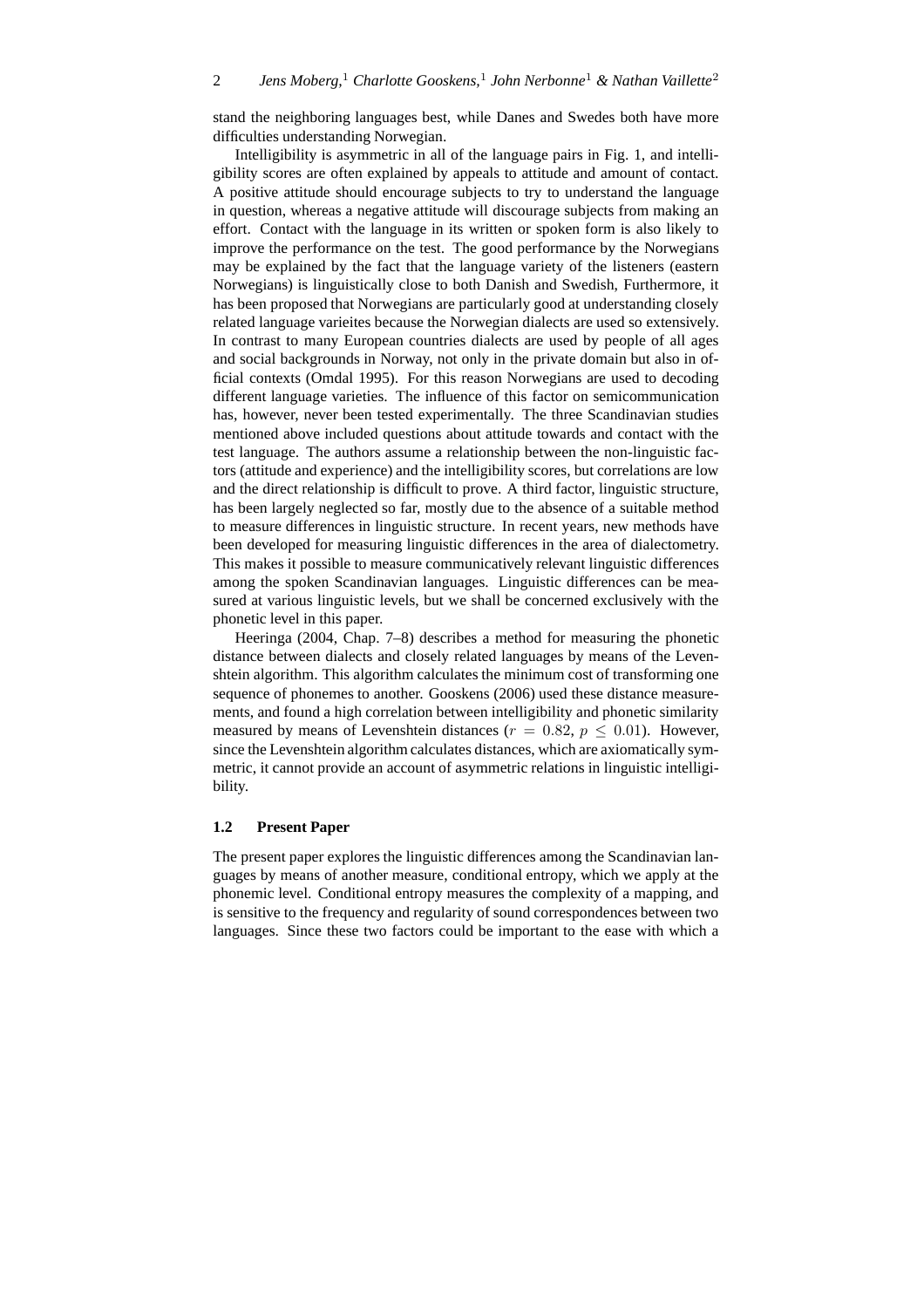

Figure 1: Mean percentage correct answers of three spoken intelligibility tests (Maurud 1976, Bø 1978, Delsing & Åkesson 2005). 'Da by No' stands for 'Percentage correct in Danish test by Norwegians', etc.

word in one language is understood by speakers of a related language, we hypothesize that conditional entropy corresponds with intelligibility scores. We are motivated to explore conditional entropy because it can model asymmetric remoteness. The conditional entropy between language A and language B is not necessarily the same as between language B and language A. If the asymmetric intelligibility scores reported above (see Figure 1) reflect the difficulty of mapping one sound system to another, we may expect conditional entropies to operationalize this difficulty, so that high entropies correspond with low intelligibility between a given pair of Scandinavian languages, and low entropies with high intelligibility. The primary purpose of this paper is to test this hypothesis.

We based our measurements on a database with frequent words in the three languages. This database was divided into different categories which made it possible to test three hypotheses. First, we expected native words to produce a higher conditional entropy between pairs of languages than loan words, since they have evolved in the respective languages for a long time. Loan words entering a language are expected to differ less because they have been borrowed in a similar form and have not had the time to diverge as much.

Second, we expected lower entropies for Latin/Greek/French loan words than for German loan words because the time of borrowing differs. Most German loan words came into Scandinavian in the twelfth and thirteenth century, during the Hanseatic period. French loan words became popular in the sixteenth century (Edlund and Hene 1992). Words imported into the Scandinavian languages were often adapted in some way during the process. Assume that in a borrowed word,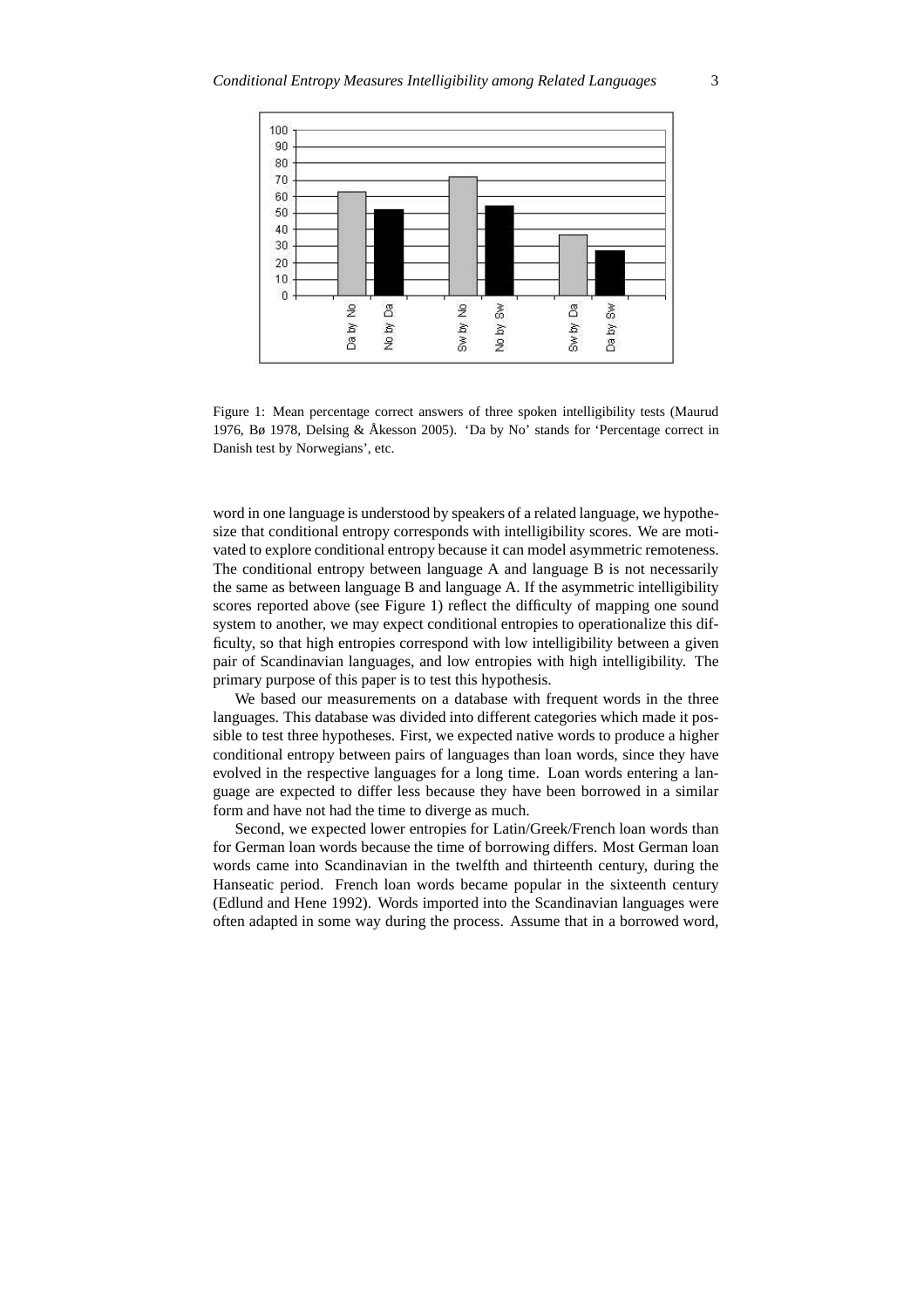sound A becomes sound B in Swedish, sound C in Danish and sound D in Norway. The way that the Scandinavian languages transform this sound to fit their own language is to a certain degree a regular process, meaning that the pairwise relations (between B and C, etc.) are rule governed. However, since the German loan words have been part of the Scandinavian languages for a longer time, they have had more time to change, which means that the regularities may have attenuated. The fact that French, Latin and Greek are less closely related to the Scandinavian languages than German might also mean that the words have been less well integrated into the Scandinavian languages than German words. For this reason the Latin/Greek/French words may to a greater extent have kept their original pronunciation. This might cause lower conditional entropies for Latin/Greek/French loan words than for German loan words.

Third, we make a distinction between function words and content words. Many function words are very frequent, and since they are less essential to the semantic content of sentences, they often occur in unstressed positions. For this reason their form may have been more strongly reduced than that of content words. In addition, very frequent words are also said to be phonologically conservative, i.e. they resist regular changes. Both observations lead us to expect conditional entropies to be higher for function words than for general vocabulary, since in both case they may represent exceptions to rules.

To summarize, our specific research questions are as follows.

- 1. Do high conditional entropies correspond to low intelligibility scores as found in the literature and *vice versa* (see Figure 1)?
- 2. Can asymmetric mutual intelligibility be modeled by conditional entropies?
- 3. Is there a difference in conditional entropies between native words and loan words?
- 4. Is there a difference in conditional entropies between Latin/Greek/French loan words and German loan words?
- 5. Is there a difference in conditional entropies between content words and function words?

#### **2 Conditional entropy**

Conditional entropy (CE) measures the entropy, or uncertainty in a random variable when another is known. In the case we have in mind, an interlocutor hears a phoneme in a non-native language and attempts to map it to a phoneme in his own. The conditioning variable is the phoneme heard in the non-native language, and the conditioned variable is the phoneme to be identified.

Conditional entropy is calculated with the following formula:

(1) 
$$
H(X|Y) = -\sum_{x \in X, y \in Y} p(x, y) \log_2 p(x|y)
$$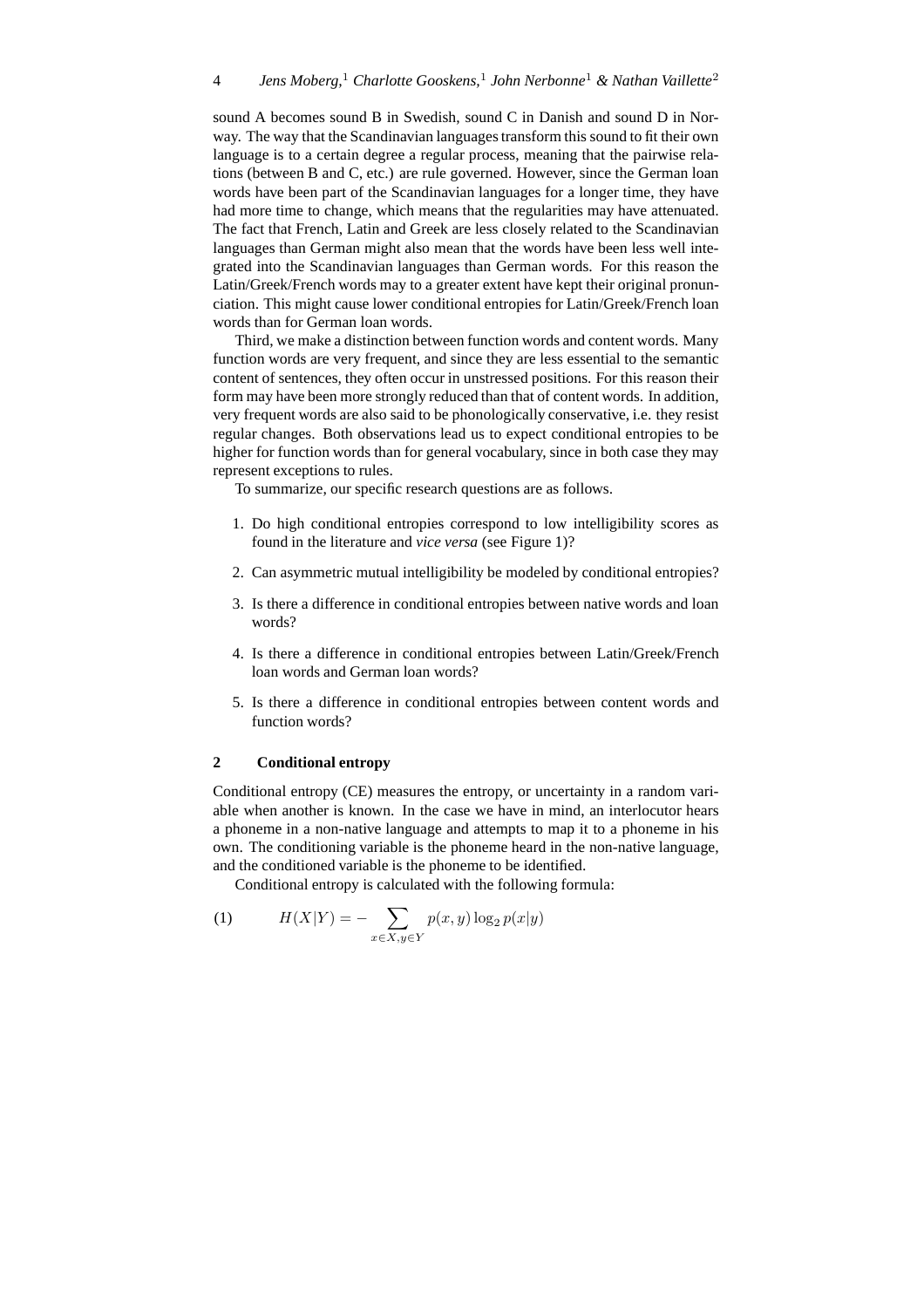Table 1: Corpus of Two Phonetically Transcribed Word Pairs

| Danish  | Swedish |
|---------|---------|
| 1a1     | 1 ar g  |
| l a ŋ ʔ | 1 ο η # |

As the formula clarifies, CE is always calculated on the basis of the conditional probability of one variable given another.

 $H(X|Y)$  is the uncertainty in X given knowledge of Y, i.e. how much entropy remains in  $X$  if the value of the variable Y is known. We use CE to measure the uncertainty, and therefore difficulty of predicting a unit in the native language given a corresponding unit in the non-native language.

We note that CE is asymmetric, i.e. it does not hold in general that  $H(X|Y) =$  $H(Y|X)$ . This means that it will not run into the same conceptual difficulties as the distances used by Gooskens (2006).

#### **2.1 Plausibility**

As a simplest illustration of how conditional entropy can be used for linguistic units, consider the following. Written Danish words have only one vowel in their grammatical endings, the letter *e*, while Swedish uses *e*, *a* and *o*. This means that a Swedish speaker that encounters the Danish letter *e* has three options when trying to find the equivalent Swedish phoneme. Idealizing now to the situation where this were the only use of the sounds in question, we can see that a Danish speaker, upon encountering Swedish *e*, *a* or *o*, can know that the proper correspondence is *e*. The entropy is therefore higher for Swedish given Danish in this example, and the relationship is asymmetric.

#### **2.2 Example: CE for 2 Danish-Swedish Word Pairs**

If the imaginary example of the perfect three-way split in the mapping serves to motivate the idea of using the complexity of the mapping as a model for intelligibility, it suffers from being too simple and from not taking frequency into account. It is too simple in that it is seldom, if ever, the case that one sound is mapping into three (or  $n \neq 0$ ) others, each of which participates in no other mapping. And the measure of complexity intuitively ought to involve frequency—we can also understand more easily if we have a reasonable "guess" about the correspondence, and that guess may be well informed by frequency.

We shore up this intuition using a slightly larger example, with sound segments from two aligned word pairs to calculate the aggregate conditional entropy.

Table 1 shows a made-up corpus containing two word pairs with a total of 13 occurrences of sound segments. The sound segments are aligned, mimicking the way a non-native interlocutor might attempt to map a foreign word to one in his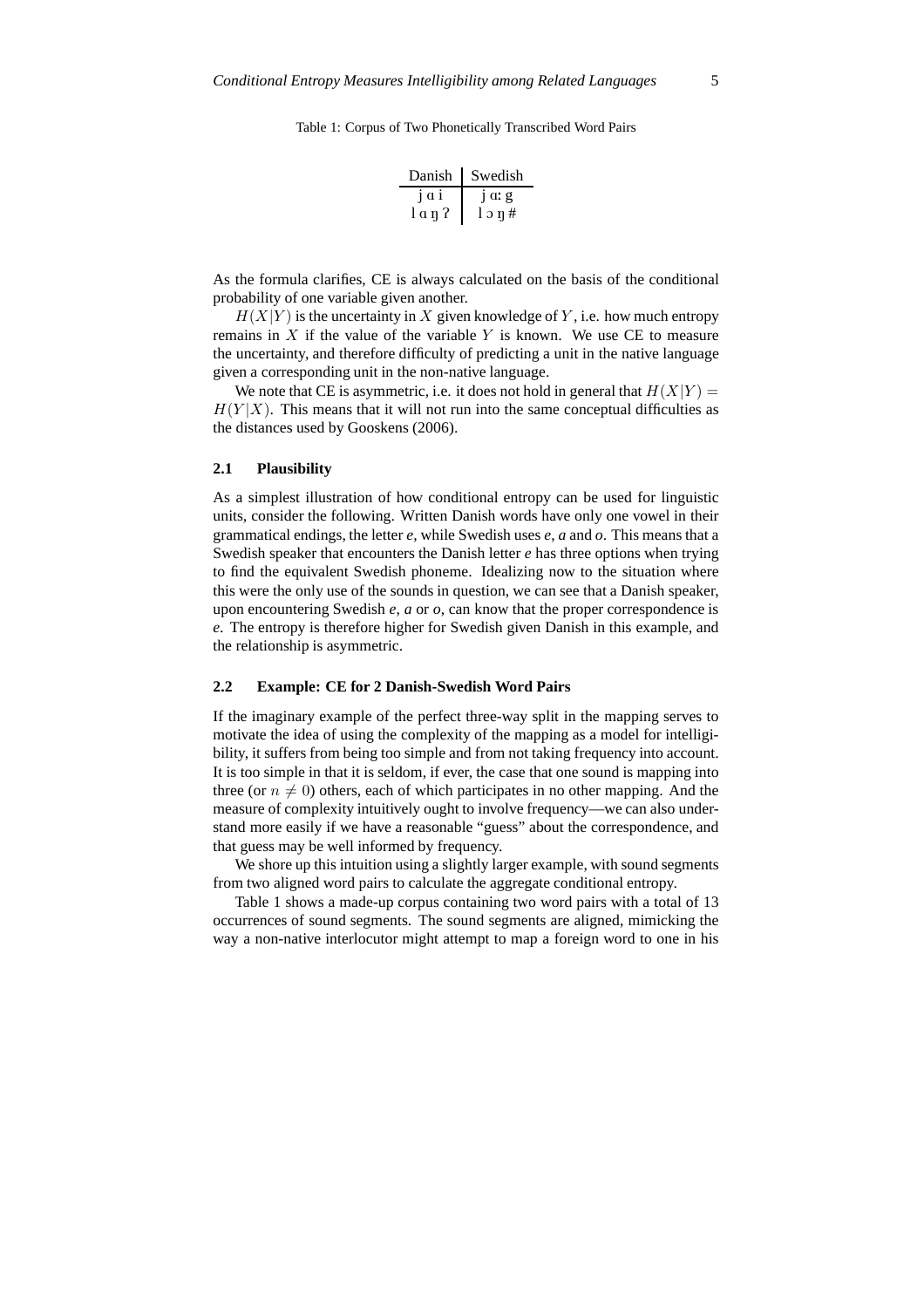Table 2: Seven Illustrative Segment Alignments and Corresponding Frequencies. From aligned data (as shown), we extract the relative frequencies of the correspondences. The 1:1 frequencies indicate perfect correspondences, therefore conditional probabilities of 1, which correspond to zero contributions to entropy  $(-\log_2 1 = 0)$ . Note that all of the relative frequencies marked with 'S' are perfect (1:1), so that  $H(Danish|Swedish) = 0$ , reflecting the perfect predictability of the Swedish  $\rightarrow$  Danish mapping. 'D(1:2)' in the top row center (cell 2) indicates e.g. that, Danish  $\alpha$  is realized in the way indicated in the cell  $\alpha$ :) once out of a total of two occurrences (the other is in the bottom row, second position, cell 5). The boldfaced asymmetric alignment frequencies (in cells 2 and 5) contribute to the entropy difference,  $H(D|S) = 0.0 < H(S|D) = 0.28$  (in this example set).

| Language        |                |                                                                     |                |  |
|-----------------|----------------|---------------------------------------------------------------------|----------------|--|
|                 |                | $\mathfrak{a}$                                                      |                |  |
| $S \rightarrow$ |                | $\alpha$                                                            |                |  |
|                 | S(1:1), D(1:1) | S(1:1), D(1:2)                                                      | S(1:1), D(1:1) |  |
|                 |                |                                                                     |                |  |
|                 |                |                                                                     |                |  |
| $D \rightarrow$ |                | $\mathfrak{a}$                                                      |                |  |
| $S \rightarrow$ |                |                                                                     |                |  |
|                 |                | $S(1:1), D(1:1)   S(1:1), D(1:2)   S(1:1), D(1:1)   S(1:1), D(1:1)$ |                |  |

own language: /j/ with /j/, /a/ with /a:/, /i/ with /g/ and so forth. In the last word pair, Danish glottal stop is aligned with a filler symbol. The frequencies are used to estimate the probabilities needed to calculate conditional entropy (1), including  $P(d)$ , the chance of segment d occurring in Danish;  $P(s)$ , the chance of s in Swedish;  $P(d|s)$ , the chance of d in alignment, given s;  $P(s|d)$ , the converse; and  $P(d, s)$ , the chance of d and s occurring jointly (in alignment).  $P(d, s)$  is used to weight the importance of the conditional probabilities  $P(d|s)$  and  $P(s|d)$  in the CE formula (1).

We illustrate how the conditional entropies would be calculated on the basis of a corpus using the data of Table 1 by keeping track of the alignments, including the partial alignments. We thus first align all of the data, obtaining the alignments shown in Table 2, which we now discuss.

In the second cell alignment in Table 2, Swedish  $/\alpha$ :/ is matched with Danish /a/. Swedish /a:/ occurs only once, so that  $P(a_D|a|s)$  is therefore 1. Since  $-\log 1 = 0$ , this contributes nothing to entropy. In the other direction,  $P(\alpha;_{S}|\alpha_{D}) = 0.5$ : Danish / $\alpha$ / corresponds to Swedish / $\alpha$ :/ in the second word pair and to Swedish /O/ in the second word pair (cell 5). This type of correspondence is the cause of asymmetry in the phoneme mapping complexity: the uncertainty is higher for Swedish speakers because they have more sound segments to choose from than Danish speakers.

All the Swedish segments map uniquely to Danish counterparts so that  $\forall s \in$  $Sp(d|s) = 1, -\log_2 p(d|s) = 0$ , and the total entropy is zero, corresponding to the perfectly certain mapping. Similarly, five Danish segments map uniquely to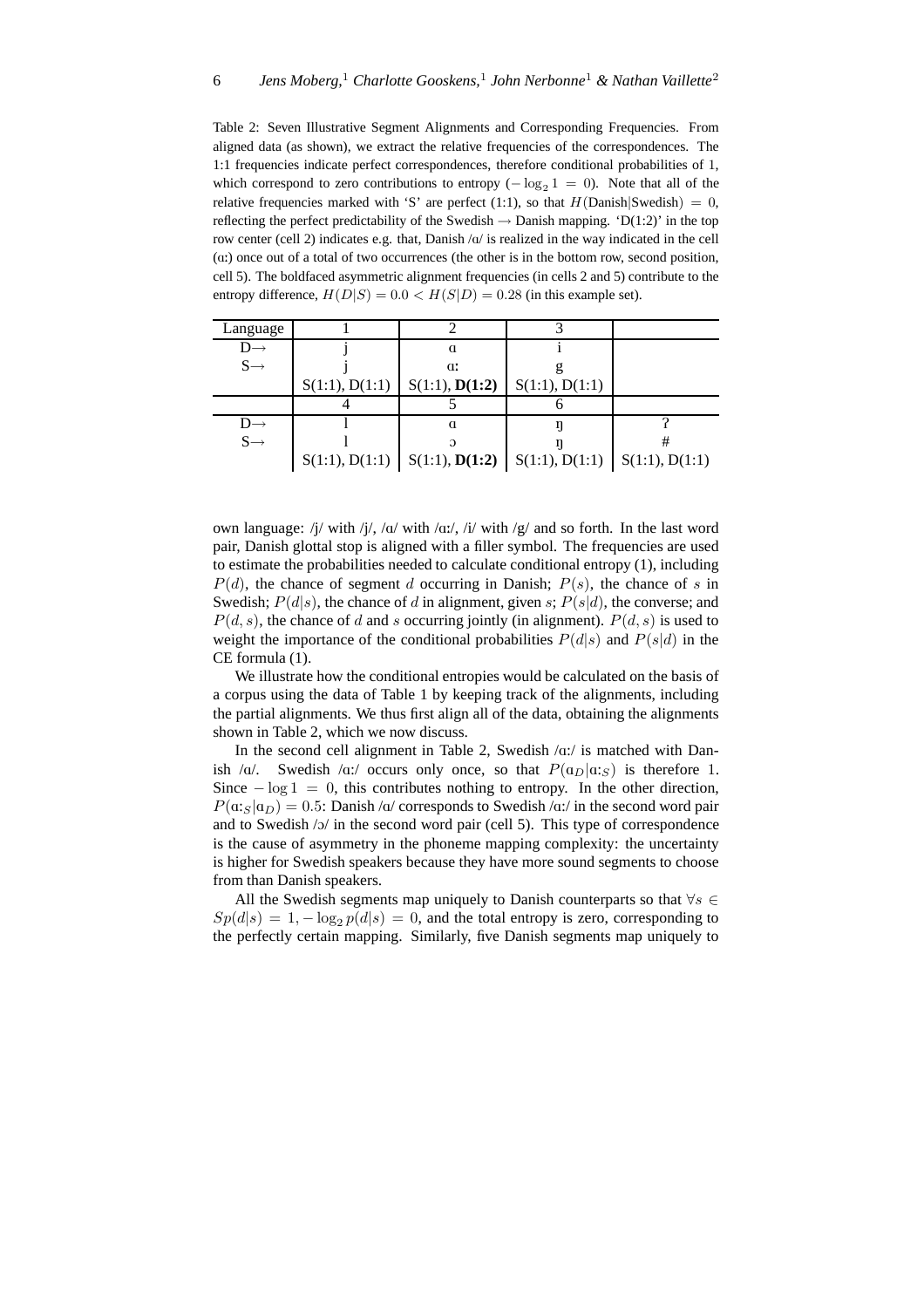

Figure 2: Entropy in relation to word list size

Swedish segments, likewise contributing zero to entropy. But one Danish segment  $\alpha$  is mapping 50% of the time to Swedish  $\alpha$ : and 50% of the time to Swedish /ɔ/. We therefore estimate that  $p(\mathbf{a}:|\mathbf{a}) = p(\mathbf{a}| \mathbf{a}) = 0.5$ , and therefore that  $-\log_2 p(a:|\alpha|) = -\log_2 p(\alpha|\alpha) = 1$ , and we use  $p(a:,\alpha) = p(\alpha,\alpha) = 1/7 \approx 0.14$  to weight these contributions to entropy, obtaining  $H(S$ wedish $|Danish) = 2 \times 0.14$ 0.28.

Based on the mini-corpus in Table 2  $H(S|D) > H(D|S)$  because of the larger number of less certain mappings (in this case the second and fifth elements of the alignments, just discussed). We hypothesize that this is true in general, and that it contributes to the lesser intelligibility of Danish for Swedes.

We turned out to need about 800 words to obtain stable estimations of phoneme mapping entropies, but smaller samples consistently gave good estimations of the relative difference between  $H(\text{Lg}_1 | \text{Lg}_2)$  and  $H(\text{Lg}_2 | \text{Lg}_1)$ . See Fig. 2.

# **3 Material**

In order to conduct the entropy measurements, a database containing word lists from the three Scandinavian languages was constructed. The database also contained the same lists in Dutch, Low German, High German and Frisian since we plan to extent our research to these languages as well. The database contains the most frequent words from two corpora, Corpus Gesproken Nederlands, CGN, and Europarl.<sup>1</sup>

CGN is a Dutch corpus of contemporary Dutch as spoken by adults in Flanders

<sup>1</sup>http://lands.let.kun.nl/cgn/home.htm and http://www.statmt.org/ europarl, both accessed Dec 14, 2006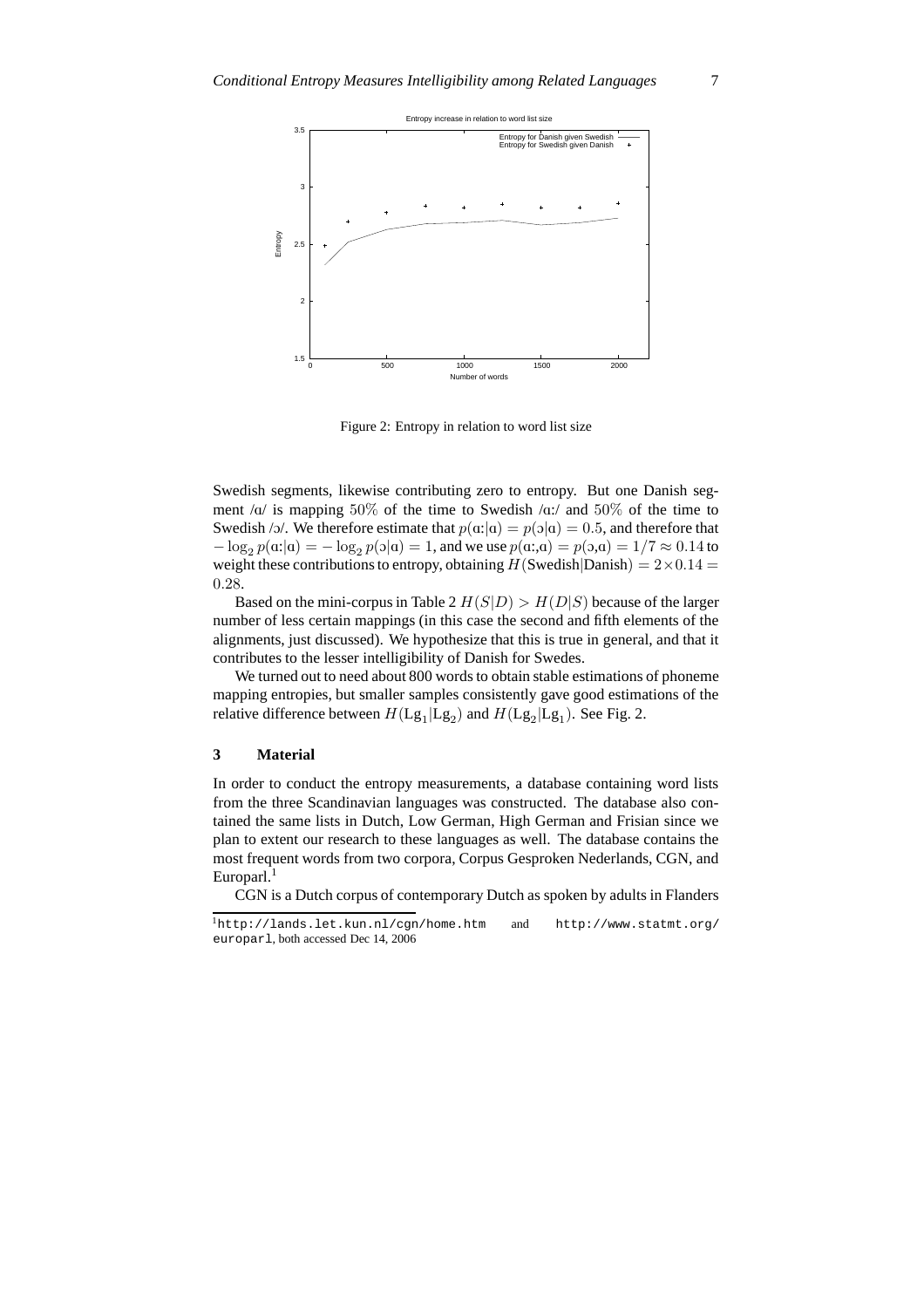and the Netherlands that was collected between 1998 and 2004. This part of the CGN contains a total of 2,626,172 tokens. From this corpus we extracted the 1,500 most frequent words from the category that contained informal speech (the Face-To-Face dialogues).

Europarl is a speech corpus that consists of extracts from meetings held within the European Parliament. They are characterized by monologues by different speakers, including the chairman of the meeting. Europarl is translated into eleven European languages. Our motivation for choosing to extract the Dutch and Swedish version was twofold: firstly, these two languages represent the two Germanic branches of the language tree, West Germanic and North Germanic, that the database was intended to reflect. Secondly, the two languages were part-of-speech tagged, in contrast to for example Danish. We selected the 1,500 most frequent Dutch words from the Europarl, from a total of 889,836 tokens, and the 1500 most frequent Swedish words, from a total of 1,032,144 words. Next the Dutch and the Swedish lists were matched to find the 1,500 most frequent words that are common in the two lists.

The CGN list and the Europarl list were joined, and doublets were removed. The database was later supplemented with function words collected from grammar books. The goal was to make the collection of function words as comprehensive as possible. Proper nouns and interjections were removed.

We based the word lists on formal as well as informal speech in order to check for differences regarding the number of loan words for these two categories. Recall that we expect words of common Northern Germanic origin to have been in the individual languages longest, followed by the words borrowed from German, followed by late borrowings from Latin, Greek and French. Recall, too, that the oldest words have the most time to undergo language-specific changes, meaning that they will be less parallel, and contribute therefore more to conditional entropies. In order to be able to investigate this hypothesis we had to ensure that a sufficient number of native words and loan words from different languages were present in our word lists. Europarl contains many words from the domains of politics and economy. These words are often borrowed from French, Latin or Greek (Gooskens, van Bezooijen and Kürschner submitted, 2007). CGN's informal speech is collected from everyday speech situations where we expect more native words.

The material was translated so that we got word lists of the same words in the seven Germanic languages. All words were transcribed according to standardized speech as in pronunciation dictionaries, but we made no effort to verify that the standard pronunciation was in fact used in the utterances. We also looked up all the words in etymological dictionaries in order to establish from which language the loan words have been borrowed. The final version of the database contains the following information per word and language:

- The corpus from which the word was collected
- Word class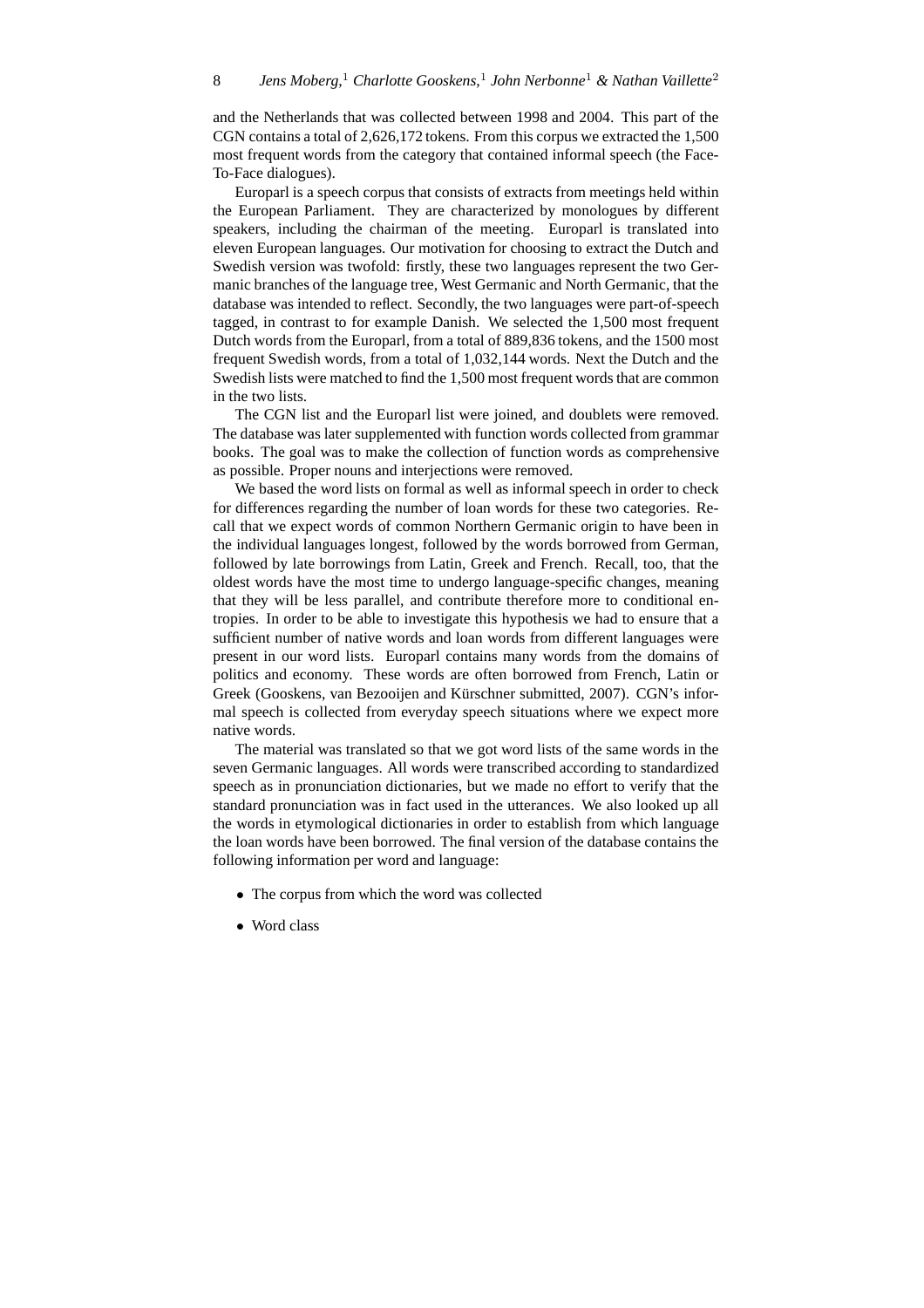- Function word/content word
- The origin of the word (loan word or native word)
- If the word is a loan word, the language from which the word has been borrowed
- The lexical representation of the word
- The phonetic representation of the word
- Cognate/non-cognate<sup>2</sup> (if a word from one language is a cognate with a word from another language, these words are effectively coindexed at this feature in the database)

On the basis of this information we divided the database into a number of categories, facilitating the calculation of conditional entropies for given subvocabularies of language pairs. These categories, and their sizes in each of the three languages, are shown in Figure 3. The grammatical division into function words/content words was only done for the native words since almost all function words are found in that category.



Figure 3: Number of Word Pairs for each of the 8 Categories.

<sup>&</sup>lt;sup>2</sup>The term COGNATE is usually reserved for (native) words from different languages that have descended from a common ancestor. We use an extended sense of this term to include as well words in different languages that have a common source via borrowing.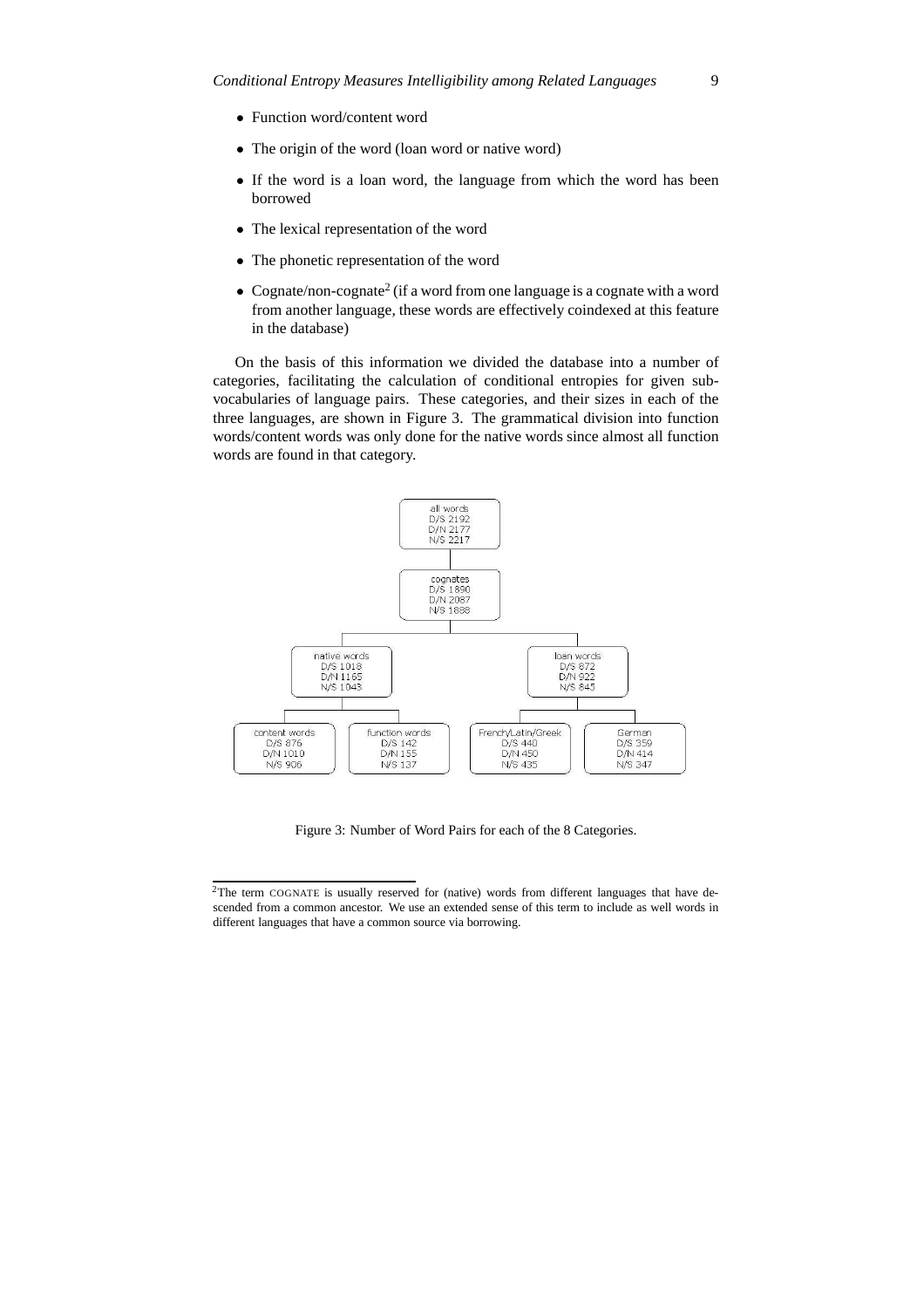# **4 Results**

In this section we present the conditional entropies for each of the language pairs measured in both directions and compare them to the mean results of intelligibility tests presented in Figure 1. We look at entropies based on the entire word lists as well as subgroups containing different sub-vocabularies(see Section 3). To repeat, a low conditional entropy value  $H(Native|Foreign)$  means that mapping from the foreign language to a given native language is relatively simple: correspondences are regular and frequent. Therefore a low conditional entropy is hypothesized to correspond to high intelligibility. On the other hand, a high entropy value means a high level of uncertainty for the listener and a low level of intelligibility.

# **4.1 Danish/Swedish**

Since the results of intelligibility tests show that Danes understand Swedes better than vice versa (see Figure 1), we expect  $H(D|S) < H(S|D)$ , i.e. it is less complex to map from Swedish to Danish than it is to map from Danish to Swedish.

Figure 4 shows the entropy per category and the divergence from symmetry. The X axis shows the entropy for Danish given Swedish, i.e. the difficulty for a Swede to predict the Swedish equivalent of a given Danish sound segment. The Y axis shows the entropy for Swedish given Danish. The diagonal represents the completely symmetric situation, where the entropy is the same in both directions. Symbols above the line are categories which have a higher entropy for Swedish given Danish (more difficult for a Swede) while symbols under the line have a higher entropy for Danish given Swedish (more difficult for a Dane).



Figure 4: Conditional Entropy between Swedish and Danish, noting Asymmetry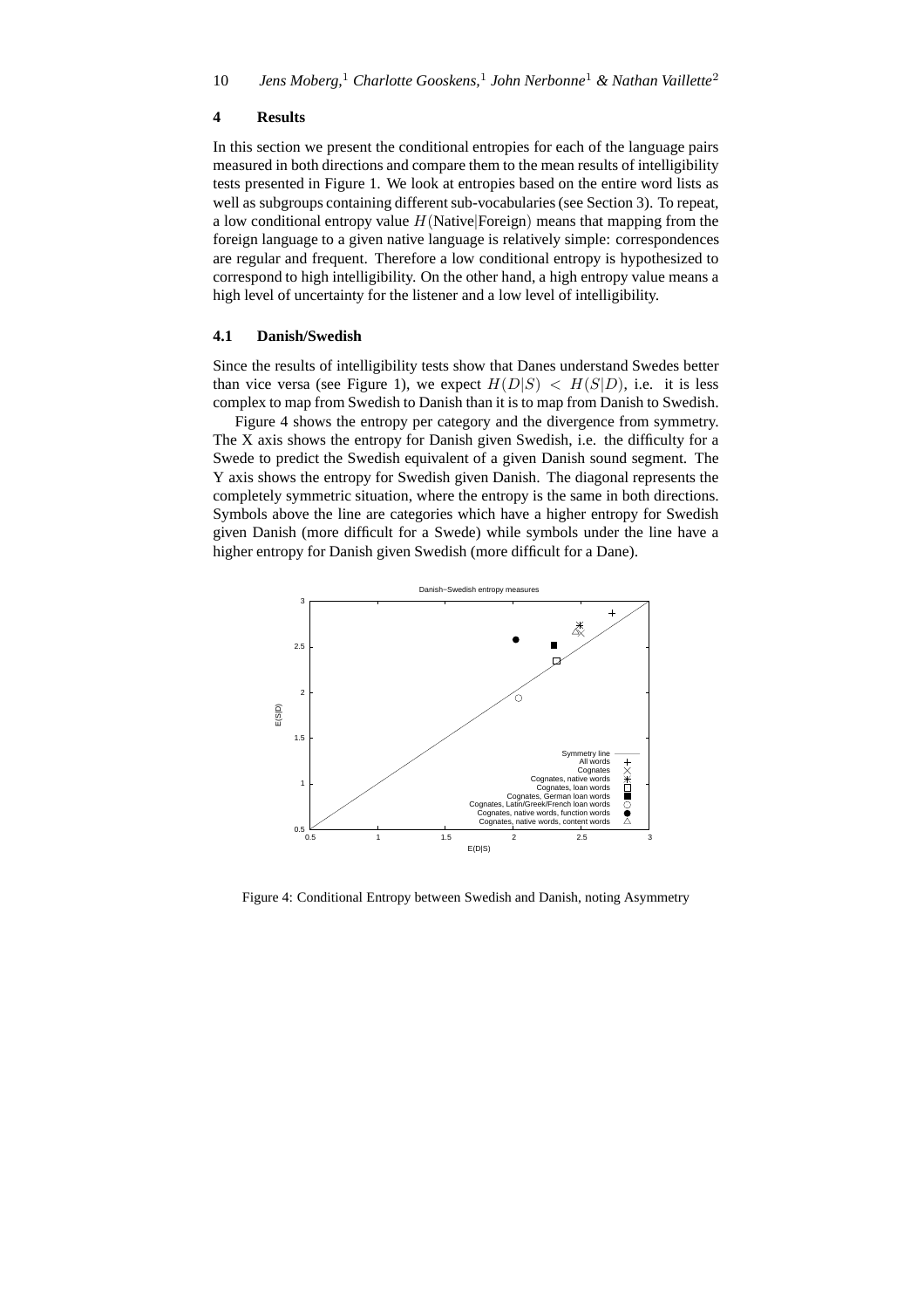The first conclusion one can draw from these results is that there really is a difference in entropy between Swedish and Danish depending on the direction. For all categories of words, except for Latin/Greek/French cognates, the entropies are higher for Swedes listening to Danes than the other way round. This is what we would expect from the intelligibility tests (Figure 1).

As expected, the category consisting of all words has the highest entropy. This can be explained by the fact that this category is the biggest (see Fig. 2), and that it contains cognates as well as non-cognates that have no regular sound correspondences. But the group containing only cognates also has high entropy. This could be expected because it contains words of different origin, native as well as loan words, with different sound correspondences. However, when comparing native cognates to cognate loan words, we see that the native words have a higher entropy. These words have had more time to diverge than the loan words and this results in less regular sound correspondences. We see that category containing Latin/Greek/French loan words indeed have lower entropies than the German loan words. This confirms our expectation (see Section 1) that the correspondences for these words are more regular due to their later time of borrowing and low level of integration into the languages. Assuming that the words had more or less the same appearance in Danish and Swedish at the time of the borrowing, they have had little time to diverge along with the respective pronunciation schemas in these countries, which in turn means more regular correspondence and lower entropy.

Contrary to our expectations, the function words have lower entropies than content words. It is possible that this can be explained by the fact that this group consists of so few words in comparison with the other groups (see Fig. 2).

#### **4.2 Norwegian/Swedish**

Figure 5 shows the entropy and asymmetry for the Norwegian/Swedish language pair. From the results in Figure 1 we expect lower overall entropies than for Swedish/Danish and we also expect the entropiesto be higher for Swedish listeners than for Norwegian listeners. Both expectations are fulfilled. The Swedish/Danish entropies for the entire sample ranged between 1.94 (non-Germanic borrowings) to 2.87 (overall) bits while the corresponding Swedish/Norwegian entropies are lower, between 0.87 (non-Germanic borrowings) and 2.28 (overall). In each category of word tested, we found higher entropies and therefore more complex mappings in the Swedish/Danish case than in Swedish/Norwegian. Turning to the second expectation, it also turns out that the Swedish to Norwegian mapping is simpler than the reverse, not only overall, but also in all subcategories of words we examined (with the single exception of the category of non-Germanic loan words, where the Norwegian to Swedish mapping was slightly simpler (0.05 bits)). Among Scandinavian cognates, German borrowings, function words and content words we find lower entropies for the Swedish to Norwegian mapping.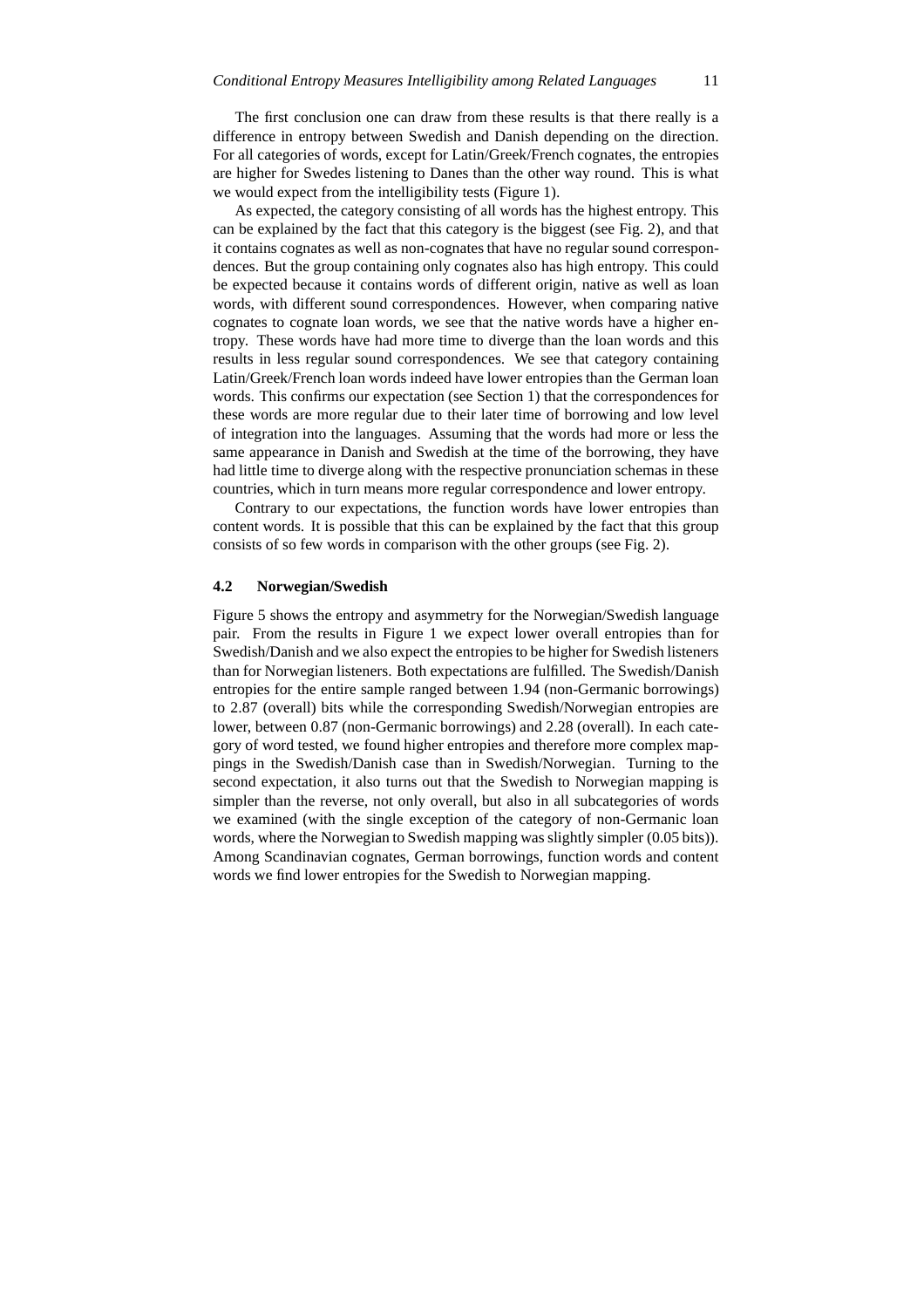

Figure 5: Conditional Entropy between Norwegian and Swedish

#### **4.3 Danish/Norwegian**

Figure 6 shows the entropy and asymmetry for the Danish/Norwegian language pair. The overall entropies are higher than for Swedish/Danish but lower than for Swedish/Norwegian. This corresponds with the results of the intelligibility experiments in Figure 1. The range between the different categories is not very large (values between 1.90 and 2.46). This can probably be explained by the fact that Danish and Norwegian have a long common history and the east Norwegian variety which represents standard Norwegian in the phonetic transcriptions has had particularly strong influence from Danish until a hundred years ago. This means that the languages were still one language when the loan words were introduced into the languages. This goes for Latin/Greek/French as well as for German loan words and therefore the entropies of these two categories are almost the same. Also the entropies of the cognate native words and the loan words are rather close. Almost all categories are close to the symmetry line. This seems to suggest that the asymmetric mutual intelligibility found in Figure 1 can only to a small extent be explained by differences in entropy. We will return to this in Section 5.

# **5 Conclusions and discussion**

The purpose of the present investigation was to explore conditional entropy as a linguistic measure for modeling the mutual intelligibility between closely related languages. Such a measure should also be able to model asymmetric intelligibility between for example Swedish and Danish. In Figure 7 we present a scatterplot which shows the relation between scores on intelligibility tests as found in the lit-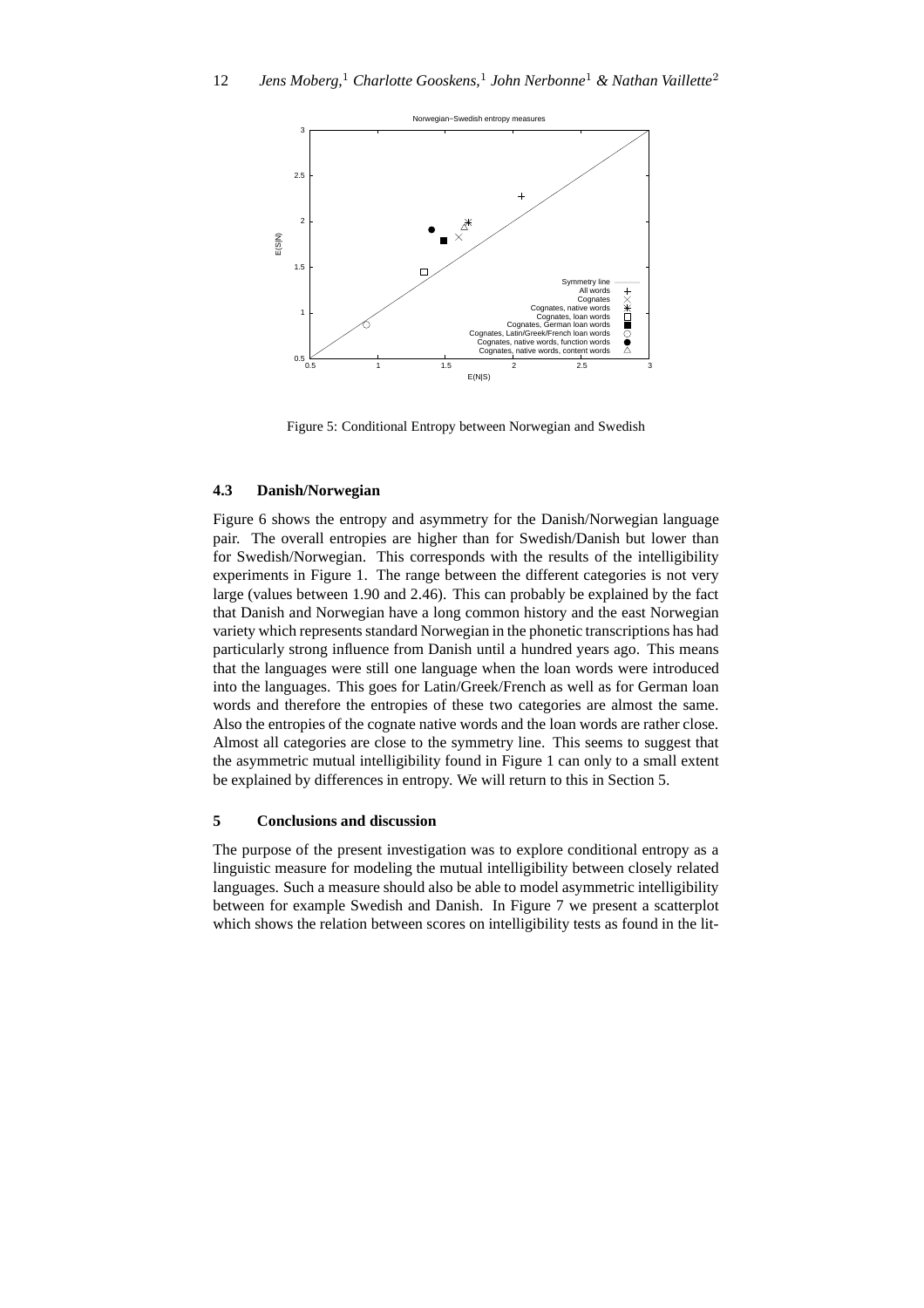

Figure 6: Conditional Entropy between Danish and Norwegian

erature about semicommunication in Scandinavia (see Figure 1) and conditional entropies based on all words, cognates and non-cognates (circles) and on cognates only (triangular shapes). This figure clearly suggests that conditional entropies correspond well with the results of intelligibility tests. The relationship is clearest when all words are included. When the listeners were tested in the intelligibility tests they were also confronted with all words. The measurements based on cognates express pure phonetic measures of difference. Here the relationship with intelligibility scores is less clear, especially due to the fact that the two Norwegian-Danish intelligibility measures are higher than could be expected from the phonetic distances (Fig. 7). This might be explained by the small number of non-cognates between Danish and Norwegian (recall Figure 3).

An important motivation for using conditional entropy as a measure of remoteness was that this measure is able to model asymmetric intelligibility. Asymmetric intelligibility is found between all Scandinavian language pairs (see Figure 1). This asymmetry was clearly reflected in the conditional entropies of Swedish-Danish (see Figure 4) and Swedish-Norwegian (Figure 5), but only to a small degree for Danish-Norwegian (Fig. 6). As mentioned in Section 1, the fact that Norwegians are better at understanding the neighboring languages than Danes and Swedes is mostly explained by the special Norwegian language situation that trains the Norwegians to understand different language varieties. The asymmetric intelligibility is larger for Swedish-Norwegian than for Danish-Norwegian. So maybe for Swedish-Norwegian, the asymmetry is caused by a combination of language experience and linguistic factors while for Danish-Norwegian linguistic factors play only a minor role.

For all language pairs we found lower entropies for loan words than for native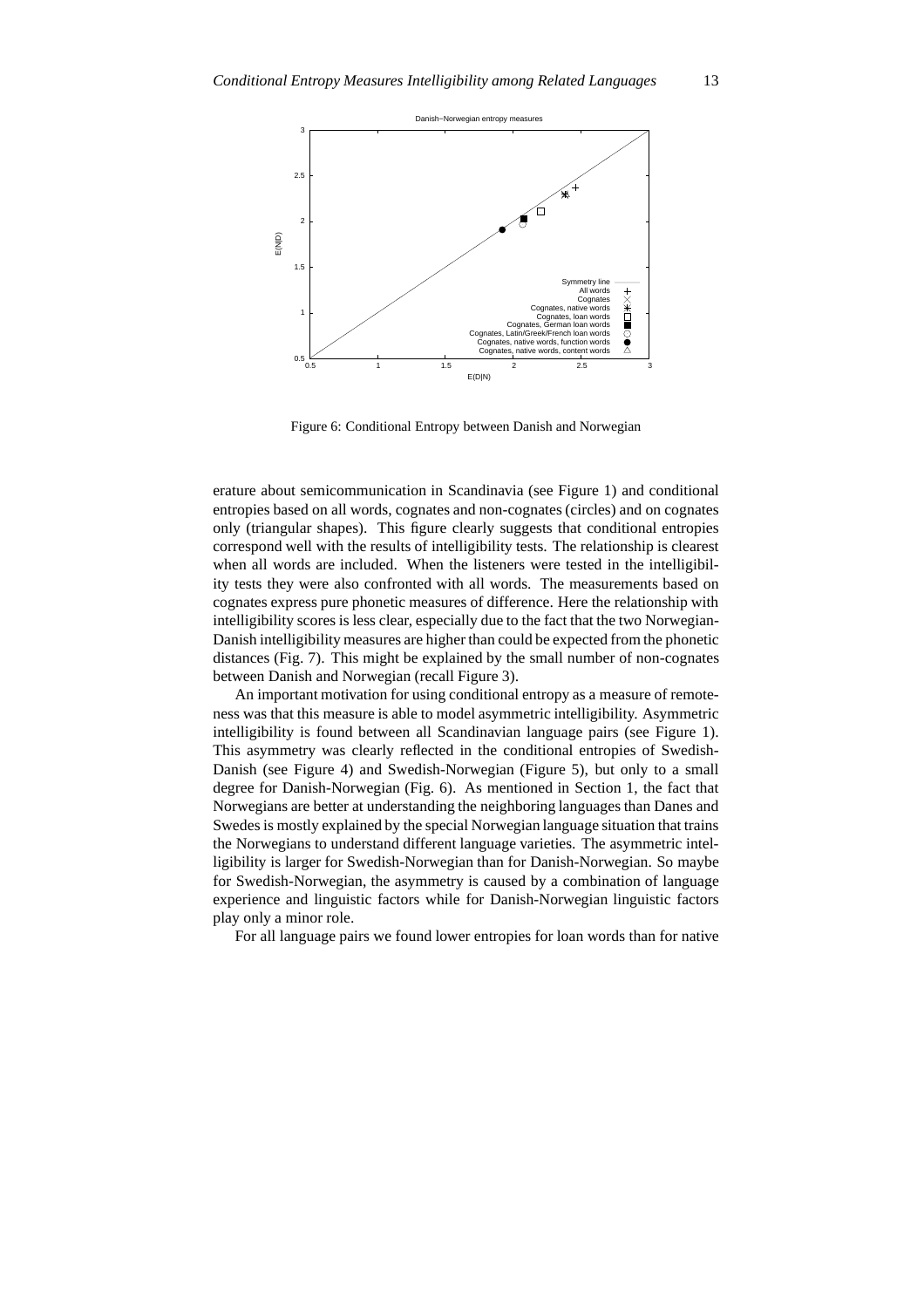

Figure 7: Entropy in Relation to Intelligibility

words. We explained this by the fact that loan words have had less time to diverge than native words which has resulted in more regular sound correspondences in the loan words. This explanation is supported by the fact that German loan words have higher entropies than the more recently borrowed Latin/Greek/French loan words. The fact that loan words have lower entropies than native words seem to suggest that a large number of loan words may benefit the intelligibility between the Scandinavian languages. This is an interesting prospect. The worry of linguistic deterioration as a consequence of too many loan words might be toned down if it turns out that loan words favor mutual intelligibility. The idea of having a common Scandinavian policy for acceptance of loan words could also find support in this result.

In future research we will refine the entropy model in several ways. More sophisticated measures will be developed that are able to express the fact that for example consonants are more important for decoding cognates than vowels and that not all phonotactic positions are of equal importance for understanding. The onset is clearly the most important position at least within the Germanic language family. We will also experiment with measurements based on bigrams or trigrams. Mutual intelligibility in Scandinavia is well documented so that the Scandinavian languages formed a good point of departure for our measurement. Our corpus contains more Germanic languages and we will apply our measurement to these languages as well. On this note, we have recently begun a collaboration with col